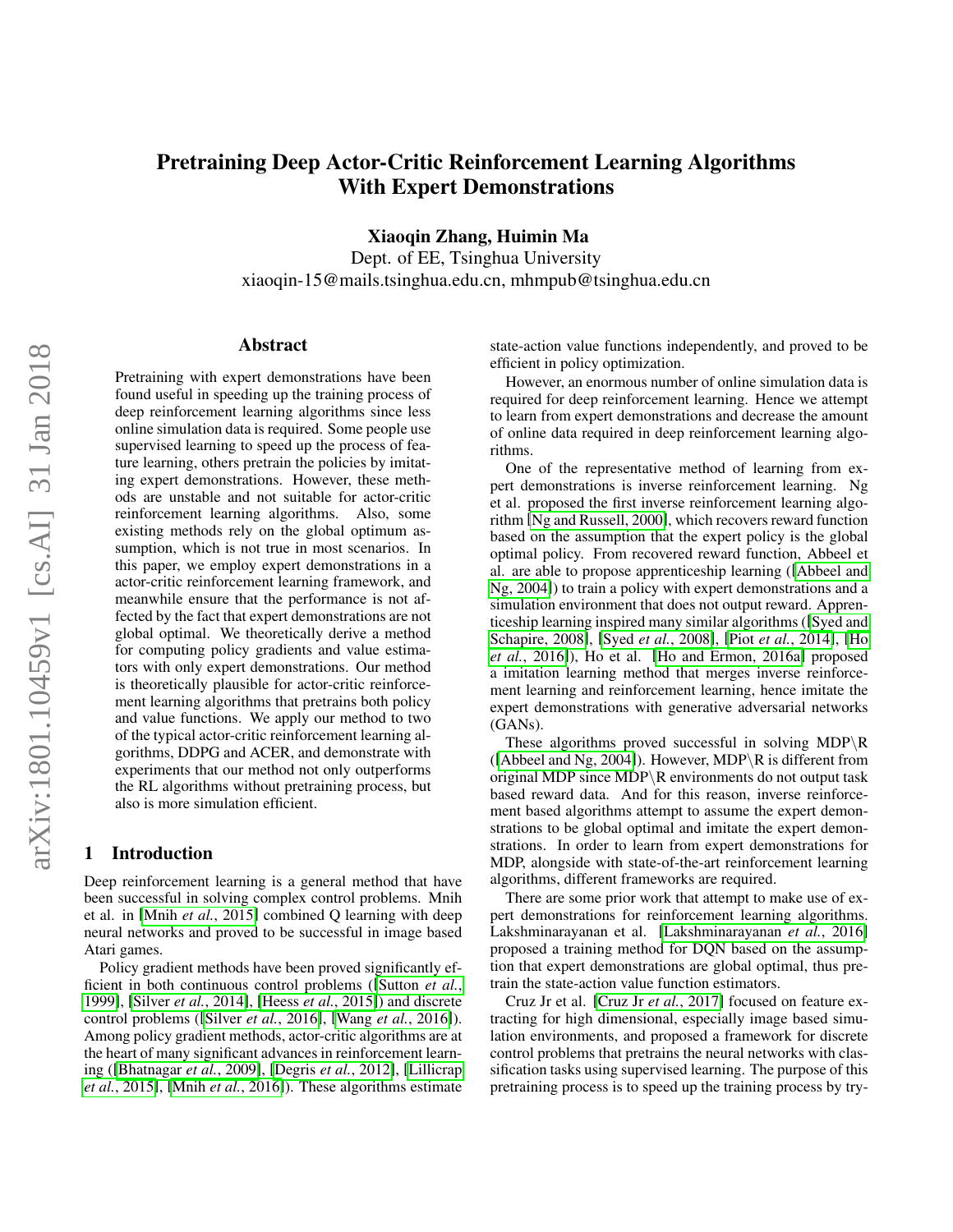ing to extract features of high dimensional states. However, this work is only suitable for image based, discrete action environments, and ignored the fact that expert demonstrations perform better than current learned policies.

The first published version of AlphaGo [Silver *et al.*[, 2016\]](#page-6-3) is one of the most important work that pretrains the neural networks with human expert demonstrations. In this work, a policy network and a value network is used. The value network is trained with on-policy reinforcement learning, and the policy network is pretrained with expert demonstrations using supervised learning, then trained with policy gradient. This work and [\[Cruz Jr](#page-5-4) *et al.*, 2017] are quite similar, the role of expert demonstrations is to speed up the feature extraction, and to give policy a warm start. The fact that expert demonstrations perform better is not fully used, and the framework is not extensive enough for other problems and other reinforcement learning algorithms.

In this paper, we propose an extensive framework that pretrains actor-critic reinforcement learning algorithms with expert demonstrations, and use expert demonstrations for both policy functions and value estimators. We theoretically derive a method for computing policy gradient and value estimators with only expert demonstrations. Experiments show that our method improves the performance of baseline algorithms on both continuous control environments and high-dimensionalstate discrete control environments.

#### 2 Background and Preliminaries

In this paper, we deal with an infinite-horizon discounted Markov Decision Process (MDP), which is defined by the tuple  $\{S, A, P, r, \rho_0, \gamma\}$ . In the tuple, S is a finite set of states, A is a finite set of actions,  $P : S \times A \times S \rightarrow \mathbb{R}$  is the transition probability distribution,  $r : S \to \mathbb{R}$  is the reward function,  $\rho_0 : S \to \mathbb{R}$  is the probability distribution of initial state  $S_0$ , and  $\gamma \in (0,1)$  is the discount factor.

A stochastic policy  $\pi^s : S \times A \to \mathbb{R}$  returns the probability distribution of actions based on states, and a deterministic policy  $\pi^d : S \to A$  returns the action based on states. In this paper, we deal with both stochastic policies and deterministic policies, and  $a \sim \pi(s)$  means  $a \sim \pi^s(a|s)$  or  $a = \pi^d(s)$ respectively. Thus the state-action value function  $Q^{\pi}$  is:

$$
Q^{\pi}(s_t, a_t) = \mathbb{E}_{s_{t+1}, a_{t+1}, \dots} \left[ \sum_{\tau=0}^{\infty} \gamma^{\tau} r(s_{t+\tau}) \right]
$$

The definitions of the value function  $V^{\pi}$  and the advantage function  $A^{\pi}$  are:

$$
V^{\pi}(s_t) = \mathbb{E}_{a_t, s_{t+1}, \dots} \left[ \sum_{\tau=0}^{\infty} \gamma^{\tau} r(s_{t+\tau}) \right]
$$

$$
A^{\pi}(s_t, a_t) = Q^{\pi}(s_t, a_t) - V^{\pi}(s_t)
$$

And let  $\eta(\pi)$  denote the discounted reward of  $\pi$ :

$$
\eta(\pi) = \mathbb{E}_{s_0, a_0, \dots} \left[ \sum_{t=0}^{\infty} \gamma^t r(s_t) \right]
$$

For future convenience, let  $d^{\pi}(s)$  denote the limiting distribution of states:

$$
d^{\pi}(s) = \lim_{t \to \infty} Pr(s_t = s)
$$

where in all of the definitions above:

$$
s_0 \sim \rho_0(s_0), a_t \sim \pi(s_t), s_{t+1} \sim P(s_{t+1}|s_t, a_t)
$$

The goal of actor-critic reinforcement learning algorithms is to maximize the discounted reward,  $\eta(\pi)$ , to obtain the optimal policy, where we use a parameterized policy  $\pi_{\theta}$ . While estimating  $\eta(\pi)$  or  $\nabla_{\theta} \eta(\pi_{\theta})$  based on simulated samples, many algorithms use a state-action value estimator  $Q^w$ , to estimate the state-value function  $Q^{\pi}$  for policy function  $\pi_{\theta}$ .

One typical deterministic actor-critic algorithm DDPG (Deep Deterministic Policy Gradient) [\[Lillicrap](#page-6-5) *et al.*, 2015] uses estimator  $Q^w = \tilde{Q}^{\pi}$  to estimate the gradient of an off-policy deterministic discounted reward  $\eta_\beta(\pi_\theta)$  =  $\sum_{s \in S} d^{\beta}(s) V^{\pi}(s)$  [\[Degris](#page-5-2) *et al.*, 2012], where  $\beta$  is the rollout policy:

$$
\nabla_{\theta} \eta_{\beta}(\pi) \approx \mathbb{E}_{s_t \sim d^{\beta}(s)} \left[ \nabla_{\theta} Q^{w}(s, a) \vert_{s=s_t, a \sim \pi_{\theta}(s_t)} \right]
$$
  
= 
$$
\mathbb{E}_{s_t \sim d^{\beta}(s)} \left[ \nabla_a Q^{w}(s, a) \vert_{s=s_t, a \sim \pi_{\theta}(s_t)} \pi_{\theta}' \right]
$$

Where  $Q^w$  is updated with sampled data from  $\pi$  using Bellman equation,  $\pi'_{\theta} = \nabla_{\theta} \pi_{\theta}(s)|_{s=s_t}$ .

Another off-policy algorithm that has  $Q^w$  as an estimator of policy  $\pi_{\theta}$  is ACER (Actor-Critic with Experience Replay) [Wang *et al.*[, 2016\]](#page-6-4) that optimizes stochastic policy. The algorithm maximizes off-policy deterministic discounted reward  $\eta_\beta(\pi_\theta)$  as well, and modifies the off-policy policy gradient  $\hat{g}^{acer} = \nabla_{\theta} \eta_{\beta}(\pi)$  to:

$$
\hat{g}^{acer} = \bar{\rho}_t \nabla_{\theta} \log \pi_{\theta}(a_t|s_t) \left[ Q^{ret}(s_t, a_t) - V^w(s_t) \right]
$$

$$
+ \mathbb{E}_{a \sim \pi_{\theta}(s_t)} \left( \left[ \frac{\rho_t(a) - c}{\rho_t(a)} \right]_{+} \nabla_{\theta} \log \pi_{\theta}(a|s_t) A^w(s_t, a) \right)
$$

Where  $A^w(s_t, a) = Q^w(s_t, a) - V^w(s_t), \ \bar{\rho}_t =$  $\min \left\{c, \frac{\pi(a_t, s_t)}{\beta(a_t, s_t)}\right\}$  $\left( \frac{\pi(a_t, s_t)}{\beta(a_t, s_t)} \right\}$ ;  $[x]_+ = x$  if  $x > 0$  and is zero otherwise;  $V^{w}(s_t) = \mathbb{E}_{a \sim \pi_{\theta}(s_t)}(s_t, a); \ \rho_t(a) = \frac{\pi(a, s_t)}{\beta(a, s_t)}; \ s_t \sim d^{\beta}(s_t)$ and  $a_t \sim \beta(s_t)$ ;  $Q^{ret}$  is the Retrace estimator of  $Q^{\pi}$  [\[Munos](#page-6-14) *et al.*[, 2016\]](#page-6-14), which can be expressed recursively as follows:

$$
Q^{ret}(s_t, a_t) = r_t + \gamma \bar{\rho}_{t+1} \delta_Q(s_{t+1}, a_{t+1}) + \gamma V^w(s_{t+1})
$$

where

$$
\delta_Q(s_{t+1}, a_{t+1}) = Q^{ret}(s_{t+1}, a_{t+1}) - Q^{w}(s_{t+1}, a_{t+1})
$$

In ACER, state-action value function is updated using  $Q^{ret}$ as target, with gradient  $g_Q$ :

$$
g_Q = (Q^{ret}(s_t, a_t) - Q^w(s_t, a_t)) \nabla_w Q^w(s_t, a_t)
$$

In this paper, we will apply our methods with expert demonstrations to DDPG and ACER.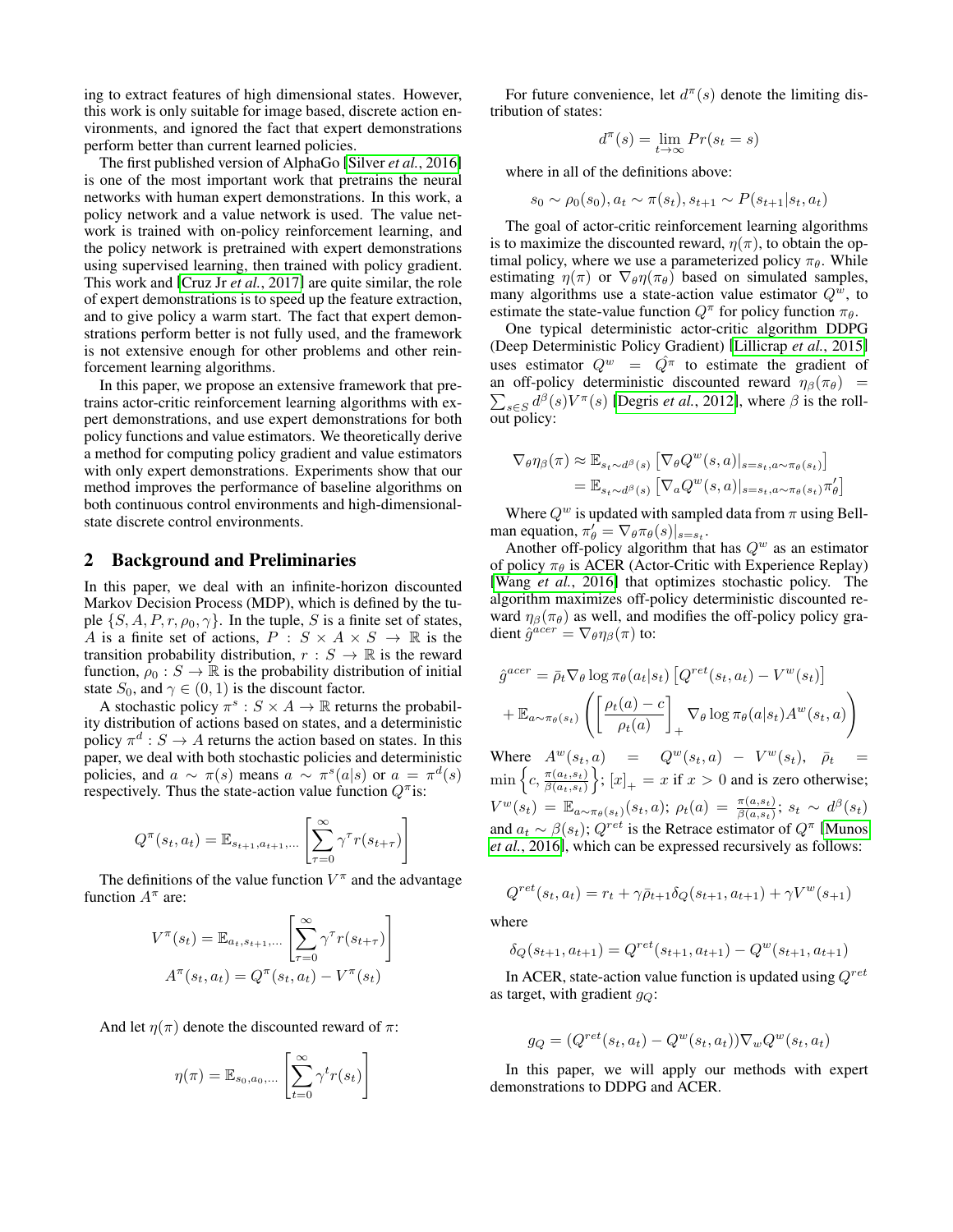## 3 Expert Based Pretraining Methods

Suppose there exists an expert policy  $\pi^*$  that performs better than  $\pi$ . We define *perform better* with the following straightforward constraint:

<span id="page-2-0"></span>
$$
\eta(\pi^*) \geqslant \eta(\pi) \tag{1}
$$

The definition of *perform better* above is based on the fact that the goal of actor-critic RL algorithms is to maximize  $\eta(\pi)$ . Here the expert policy  $\pi^*$  is different from that of IRL [\[Ng and Russell, 2000\]](#page-6-7), imitation learning [\[Ho and Ermon,](#page-6-15) [2016b\]](#page-6-15) or LfD [\[Hester](#page-5-5) *et al.*, 2017], since  $\pi^*$  here is *not* the optimum policy of the MDPs.

Here we define a demonstration of a policy  $\pi$  as a sequence of  $(s, a)$  pairs,  $\{(s_t, a_t)\}_{t=0,1,2,\ldots}$ , sampled from  $\pi$ .

Actor-critic RL algorithms tend to optimize  $\eta(\pi_{\theta})$  as the target. Thus pretraining procedures for these algorithms need to estimate  $\eta(\pi_{\theta})$  as the optimization target using expert demonstrations. Also, from definition [\(1\)](#page-2-0), we need to estimate  $\eta(\pi^*)$  as well.

However, With only demonstrations of expert policy  $\pi^*$ and a black-box simulation environment,  $\eta(\pi^*)$  and  $\eta(\pi_\theta)$ cannot be directly estimated. Hence we introduce Theorem [1](#page-2-1) (see [\[Schulman](#page-6-16) *et al.*, 2015] and [\[Kakade and Langford,](#page-6-17) [2002\]](#page-6-17)).

<span id="page-2-1"></span>**Theorem 1.** For two policies  $\pi$  and  $\pi^*$ :

$$
\eta(\pi^*) - \eta(\pi) = \mathbb{E}_{s_0^*, a_0^*, \dots \sim \pi^*} \left[ \sum_{t=0}^{\infty} \gamma^t A^{\pi}(s_t^*, a_t^*) \right] \tag{2}
$$

*Proof.* (See also [\[Schulman](#page-6-16) *et al.*, 2015] and [\[Kakade and](#page-6-17) [Langford, 2002\]](#page-6-17)) Note that

$$
A^{\pi}(s, a) = \mathbb{E}_{s' \sim P(s'|s, a)} [r(s) + \gamma V^{\pi}(s') - V^{\pi}(s)]
$$

we have:

$$
\mathbb{E}_{s_0^*, a_0^*, \dots \sim \pi^*} \left[ \sum_{t=0}^{\infty} \gamma^t A^{\pi}(s_t^*, a_t^*) \right]
$$
\n
$$
= \mathbb{E}_{s_0^*, a_0^*, \dots \sim \pi^*} \left[ \sum_{t=0}^{\infty} \gamma^t (r(s_t) + \gamma V^{\pi}(s_{t+1}) - V^{\pi}(s_t)) \right]
$$
\n
$$
= - \mathbb{E}_{s_0^*, \sim \rho_0} \left[ V^{\pi}(s_0) \right] + \mathbb{E}_{s_0^*, a_0^*, \dots \sim \pi^*} \left[ \sum_{t=0}^{\infty} \gamma^t r(s_t) \right]
$$
\n
$$
= -\eta(\pi) + \eta(\pi^*)
$$

For many actor-critic RL algorithms like DDPG and ACER, policy optimization is based on accurate estimations of state-action value functions or value functions of the learned policy  $\pi_{\theta}$ . Typically, those algorithms use data sampled from  $\pi_{\theta}$ ,  $\{(s_t, a_t, r_t)\}_{t=0,1,2,...}$ , to estimate  $Q^{\pi}$  and  $V^{\pi}$ . The estimating processes usually need a large amount of simulations to be accurate enough.

Combine Theorem [1](#page-2-1) with constraint [\(1\)](#page-2-0), we have:

<span id="page-2-2"></span>
$$
\mathbb{E}_{s_0^*, a_0^*, \dots \sim \pi^*} \left[ \sum_{t=0}^{\infty} \gamma^t A^{\pi}(s_t^*, a_t^*) \right] \geq 0 \tag{3}
$$

This result links state-action value functions with expert demonstrations, allowing us to apply constraint [\(1\)](#page-2-0) while training state-action value functions. This constraint is for value estimators, like  $Q^w$  and  $V^w$ . When value estimators are not accurate enough, constraint [\(3\)](#page-2-2) would not be satisfied. Hence if an algorithm update value estimators under constraint [\(3\)](#page-2-2), the estimators would be more accurate, and in result improve the policy optimizing process.

Another pretraining process is policy optimization using expert demonstrations. Like most actor-critic algorithms, we suppose advantage function  $A^{\pi}(s, a)$  is already known while conducting policy optimization. Then we can estimate the update step with expert demonstrations and estimations of value functions.

Considering Theorem [1,](#page-2-1) we estimate he policy gradient as the following:

$$
\nabla_{\theta} \eta(\pi_{\theta})
$$
\n
$$
= \nabla_{\theta} (\eta(\pi_{\theta}) - \eta(\pi^*))
$$
\n
$$
= - \nabla_{\theta} \mathbb{E}_{s_0^*, a_0^*, \dots \sim \pi^*} \left[ \sum_{t=0}^{\infty} \gamma^t A^{\pi}(s_t^*, a_t^*) \right]
$$
\n(4)

<span id="page-2-3"></span>Equation [\(4\)](#page-2-3) provides an off-policy policy optimization procedure with data only from expert demonstrations. It turns out that *perform better* is not a must in this procedure for expert policy  $\pi^*$ .

Recently, people like to propose sample efficient RL algorithms, like ACER and Q-Prop [Gu *et al.*[, 2017\]](#page-5-6), since RL algorithms need a large amount of simulation time while training. With expert demonstrations, since there is no reward data, we cannot conduct sample efficient policy optimization processes. However, when we update policies with [\(4\)](#page-2-3), no simulation time is needed. We call the situation *simulation efficient*, which means the algorithms may need a large amount of data, but need few simulation data while training.

Note that sample efficient algorithms are all simulation efficient algorithms, all of these methods intend to decrease the simulation time. In this paper, we evaluate our method by how simulation efficient it is.

In this section, we found two pretraining methods for actorcritic RL algorithms, namely [\(3\)](#page-2-2) and [\(4\)](#page-2-3). Both of them are based on Theorem [1.](#page-2-1) The theorem connects policy discounted reward  $\eta(\pi_{\theta})$  and expert demonstration data, requiring no reward data from expert trajectories. Equation [\(3\)](#page-2-2) gives a constraint of value function estimators based on the definition of *perform better*, and equation [\(4\)](#page-2-3) provides an offpolicy method to optimize policy function regardless of how expert demonstrations perform.

## 4 Algorithms with Expert Demonstrations

Theorem [1](#page-2-1) provides a way to satisfy constraint [\(1\)](#page-2-0) and update policies  $\pi_{\theta}$  with demonstrations of expert policy  $\pi^*$ , and does not need reward data sampled from  $\pi^*$ . In this section, we organize the results in Section 3 in a more piratical way, then we apply the pretraining methods to two of the typical actorcritic RL algorithms, DDPG and ACER.

These actor-critic RL algorithms use neural networks  $Q^w(s, a)$  to estimate the state-action value functions of policy,  $Q^{\pi}(s, a)$ , where  $\pi$  is the is the current learned policy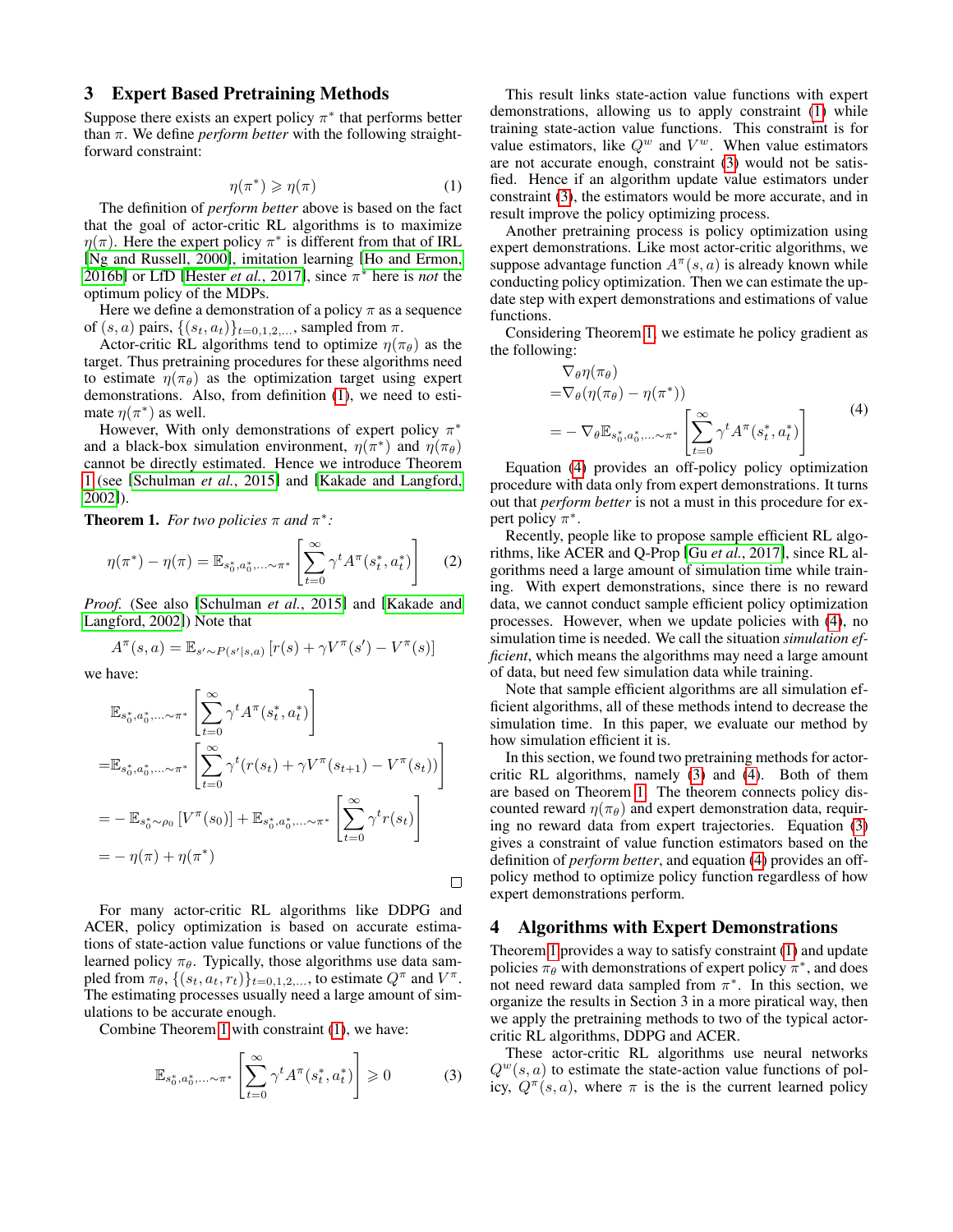while training, which is a parameterized function,  $\pi_{\theta}$ , always in the form of artificial neural networks.

For pretraining processes based on Theorem [1,](#page-2-1) we need an estimator of advantage function for policy  $\pi_{\theta}$ ,  $A^{\pi}(s, a)$ . Based on parameterized policy and state-action value function estimator  $Q<sup>w</sup>$ , we obtain the advantage function estimator  $A^{w,\theta}$ :

<span id="page-3-3"></span>
$$
A^{w,\theta}(s_t^*, a_t^*) = Q^w(s_t^*, a_t^*) - V^{w,\theta}(s_t^*)
$$
 (5)

<span id="page-3-2"></span>
$$
V^{w,\theta}(s_t^*) = \mathbb{E}_{a \sim \pi_\theta(s)} Q^w(s_t^*, a)
$$
 (6)

Considering the training processes of DDPG and ACER, at the beginning of the processes the policies are nearly random and estimators  $Q^w(s, a)$  are not accurate, since there is little data from simulation. Therefore if there exist some expert demonstrations that perform better than initial policies, we can introduce the data using constraint [\(3\)](#page-2-2), in order to obtain a more accurate estimator  $Q^w(s, a)$ .

If constraint [\(3\)](#page-2-2) is satisfied, then  $Q^w(s, a)$  is accurate enough for the fact that  $\pi^*$  *performs better*. Hence we update the estimator with expert demonstrations with the following gradient, in which  $[x]_+ = x$  if  $x > 0$ , otherwise is zero:

<span id="page-3-4"></span>
$$
g_Q^* = \nabla_w \left[ \mathbb{E}_{s_0^*, a_0^*, \dots \sim \pi^*} \left[ \sum_{t=0}^{\infty} \gamma^t A^{w, \theta}(s_t^*, a_t^*) \right] \right]_+ \tag{7}
$$

From equation [\(4\)](#page-2-3), we optimize policy with expert demonstrations. Since expert demonstrations do not contain reward data, we can update policy parameters with a simple policy gradient:

<span id="page-3-6"></span>
$$
g_{\pi}^* = -\nabla_{\theta} \mathbb{E}_{s_0^*, a_0^*, \dots \sim \pi^*} \left[ \sum_{t=0}^{\infty} \gamma^t A^{w, \theta}(s_t^*, a_t^*) \right] \tag{8}
$$

For the reason that  $\pi^*$  is not the optimal policy of the MDPs, we only train with expert demonstrations for a limited period of time at the beginning of the training process, to guarantee  $\pi^*$  performs better than  $\pi_\theta$ , hence we call the process *pretraining*.

To pretrain actor-critic RL algorithms like DDPG and ACER, we add gradients  $g_Q^*$  and  $g_\pi^*$  to the original gradients of the algorithms:

<span id="page-3-0"></span>
$$
g_Q^{pre} = g_Q + \lambda_Q g_Q^* \tag{9}
$$

<span id="page-3-1"></span>
$$
g_{\pi}^{pre} = g_{\pi} + \lambda_{\pi} g_{\pi}^{*} \tag{10}
$$

Where  $g_Q$  and  $g_\pi$  are original gradients of baseline actorcritic RL algorithms, and  $g_Q^{pre}$  and  $g_\pi^{pre}$  are pretraining gradients for estimator  $Q^w$  and parameterized policy function  $\pi_\theta$ respectively while pretraining. We introduce expert demonstrations to the base algorithms instead of replacing them, since the state-action value functions are estimated with the baseline algorithms and gradient  $g_Q^*$  only makes  $Q^w$  satisfy constraint [\(1\)](#page-2-0).

<span id="page-3-5"></span>

Figure 1: Example screenshots of MuJoCo simulation environments that we attend to experiment on with DDPG as baseline. The tasks are: HalfCheetah (left), Hopper (middle), and Walker2d (right).

#### 4.1 Pretraining DDPG

DDPG is a representative off-policy actor-critic deterministic RL algorithm. The algorithm is for continuous action space MDPs, and optimizes the policy using off-policy policy gradient.

Two neural networks are used in DDPG at the same time. One is named critic network, which is the state-action value function estimator  $Q^w$ , and the other is named actor network, which is the parameterized policy  $\pi_{\theta}$ . Since it is an algorithm for deterministic control, the input of the actor network is a state of MDPs, and the output is the corresponding action.

Two neural networks are trained simultaneously, with gradients  $g_Q$  and  $g_\pi$  respectively.  $g_Q$  is based on Bellman equation, and  $g_{\pi}$  is the off-policy policy gradient.

In order to introduce expert demonstrations for pretraining critic network and actor network, we apply [\(9\)](#page-3-0) and [\(10\)](#page-3-1) to pretrain the two neural networks.

Note that for a deterministic policy  $\pi_{\theta}$ , equation [\(6\)](#page-3-2) becomes  $V^{w,\theta}(s) = Q^w(s, \pi_\theta(s)).$ 

# 4.2 Pretraining ACER

ACER is an off-policy actor-critic stochastic RL algorithm, which modifies the policy gradient to make the process sample efficient. ACER solves both discrete control problems and continuous control problems.

For discrete control problems, a double-output convolutional neural work (CNN) is used in ACER. One output is a softmax policy  $\pi_{\theta}$ , and the other is  $Q^w$  values. Although  $\theta$ and w share most of the parameters, they are updated separately with different gradients.

For stochastic control problems, a new structure named Stochastic Dueling Networks (SDNs) is used for value function estimation. The network outputs a deterministic value estimation  $V^w(s)$ , and a stochastic state-action value estimation  $Q^{w,\theta}(s,a) \sim V^w(s) + A^w(s,a) - \frac{1}{n} \sum_{i=1}^n A^w(s,a) |_{a \sim \pi_\theta}.$ Hence equation [\(5\)](#page-3-3) becomes  $A^{w,\theta}(s_t^*, a_t^*) = Q^{w,\theta}(s_t^*, a_t^*)$  –  $V^w(s_t^*)$ .

In ACER, gradient  $g_{\pi}$  is the modified policy gradient, and  $g_Q$  is based on Retrace. Both of the gradients are explained in Section 2.

Policy gradient is estimated using trust region in ACER, but in this paper, we compute pretraining gradients  $g_Q^*$  and  $g^*_{\pi}$  directly with expert demonstrations.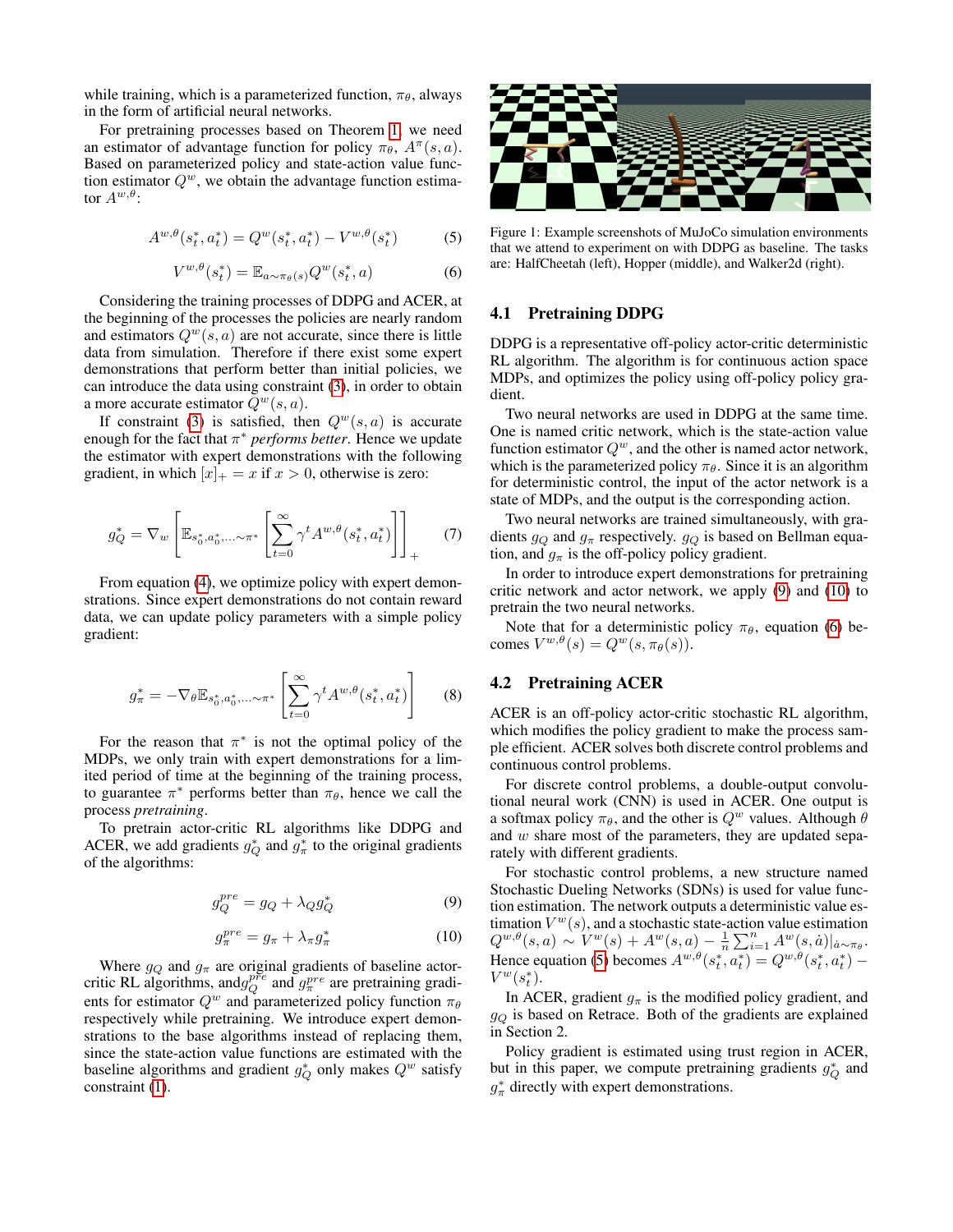<span id="page-4-0"></span>

Figure 2: Results of pretraining based on DDPG. The figures each is a different task, and they are respectfully experimented on HalfCheetah (left), Hopper (middle) and Walker2d (right), The vertical dashed black lines represent the points when pretraining end, and the horizontal dashed brown lines represent the average episode reward of expert demonstrations. The transparent blue and red lines are original training results, and the opaque lines are smoothed lines with sliding windows.

#### 5 Experiments

We test our algorithms based on DDPG and ACER on various environments, in order to investigate how *simulation efficient* the pretraining methods are. The baselines are DDPG and ACER without pretraining.

Because of the existence of  $[x]_+$ ,  $g_Q^*$  defined in [\(7\)](#page-3-4) could be infinity sometimes. Hence we clip the gradient during pretraining. We set  $\lambda_Q$  and  $\lambda_{\pi} = 1$  in equations [\(9\)](#page-3-0) and [\(10\)](#page-3-1).

The expert policies that generate expert demonstrations are policies trained with baseline algorithms, i.e. DDPG and ACER.

With DDPG as baseline, we apply our algorithm to low dimensional simulation environments using the MuJoCo physics engine [\[Todorov](#page-6-18) *et al.*, 2012], and test on tasks with action dimensionality are: HalfCheetah (6D), Hopper (3D), and Walker2d (6D). These tasks are illustrated in Figure [1.](#page-3-5)

All the setups with DDPG as baseline share the same network architecture that compute policies and estimate value functions referring to [\[Lillicrap](#page-6-5) *et al.*, 2015]. Adam [\[Kingma](#page-6-19) [and Ba, 2014\]](#page-6-19) is used for learning parameters and the learning rate of actor network and critic network are respectively  $10^{-3}$  and  $10^{-4}$ . For critic network,  $L_2$  weight decay of  $10^{-2}$ is used with  $\gamma = 0.99$ . Both actor network and critic network have 2 hidden layers with 400 and 300 units respectively.

The results of our pretraining method based on DDPG are illustrated in Figure [2.](#page-4-0) In the figures, the horizontal dashed brown lines represent the average episode reward of expert demonstrations. It is obvious that the expert demonstrations are not global optimal demonstrations, and in order to guarantee the expert policies *perform better* than learned policies, the pretraining process stops early with 30000 training steps and 60000 simulation steps.

As shown in Figure [2,](#page-4-0) it is obvious that DDPG with our pretraining method outperforms initial DDPG. Results on HalfCheetah (Figure [2](#page-4-0) left) is representative and clear, pretraining process gives training a warm start, and after pretraining stops, the performance drops because of the new learning gradient. However, after pretraining, DDPG learns faster than the baseline, hence it outperforms initial DDPG. Although the results of DDPG are unstable on Hopper (Figure [2](#page-4-0) middle) and Walker2d (Figure [2](#page-4-0) right), smoothed results

<span id="page-4-1"></span>

Figure 3: Example screenshots of Atari simulation environments that we attend to experiment on with ACER as baseline. The tasks from left to right are: AirRaid, Breakout, Carnival, CrazyClimber and Gopher.

indicate that DDPG with pretraining processes learns faster than DDPG.

With ACER as baseline, we apply our algorithm to image based Atari games. We only tested on discrete control problems with ACER, and the environments we tested on are: Air-Raid, Breakout, Carnival, CrazyClimber and Gopher. The environments are illustrated in Figure [3.](#page-4-1)

The experiment settings are similar to [Wang *et al.*[, 2016\]](#page-6-4), The double-output network consists of a convolutional layer with  $328 \times 8$  kernels with stride 4, a convolutional layer with 64  $4 \times 4$  kernels with stride 2, a convolutional layer with 64  $3 \times 3$  kernels with stride 1, followed by a fully connected layer with 512 units. The network outputs a softmax policy and state-action value Q for every action.

Because of the limitation of memory, each thread of ACER only have a replay memory of 5000 frames, which is the only different setting from [Wang *et al.*[, 2016\]](#page-6-4). Entropy regularization with weight 0.001 is also adopted, and the discount factor  $\gamma = 0.99$ , importance weight truncation  $c = 10$ . Trust region updating is used as described in [Wang *et al.*[, 2016\]](#page-6-4), and all the settings of trust region update remain the same. ACER without trust region update is not tested in this paper.

The results of our pretraining method based on ACER with trust region update is illustrated in Figure [4.](#page-5-7) All of the environments are image based Atari games. All the lines have the same meaning as Figure [2,](#page-4-0) and it is obvious that ACER with pretraining process outperforms initial ACER.

Unlike DDPG, the performance of learned policies does not fall after pretraining process ends. This is because for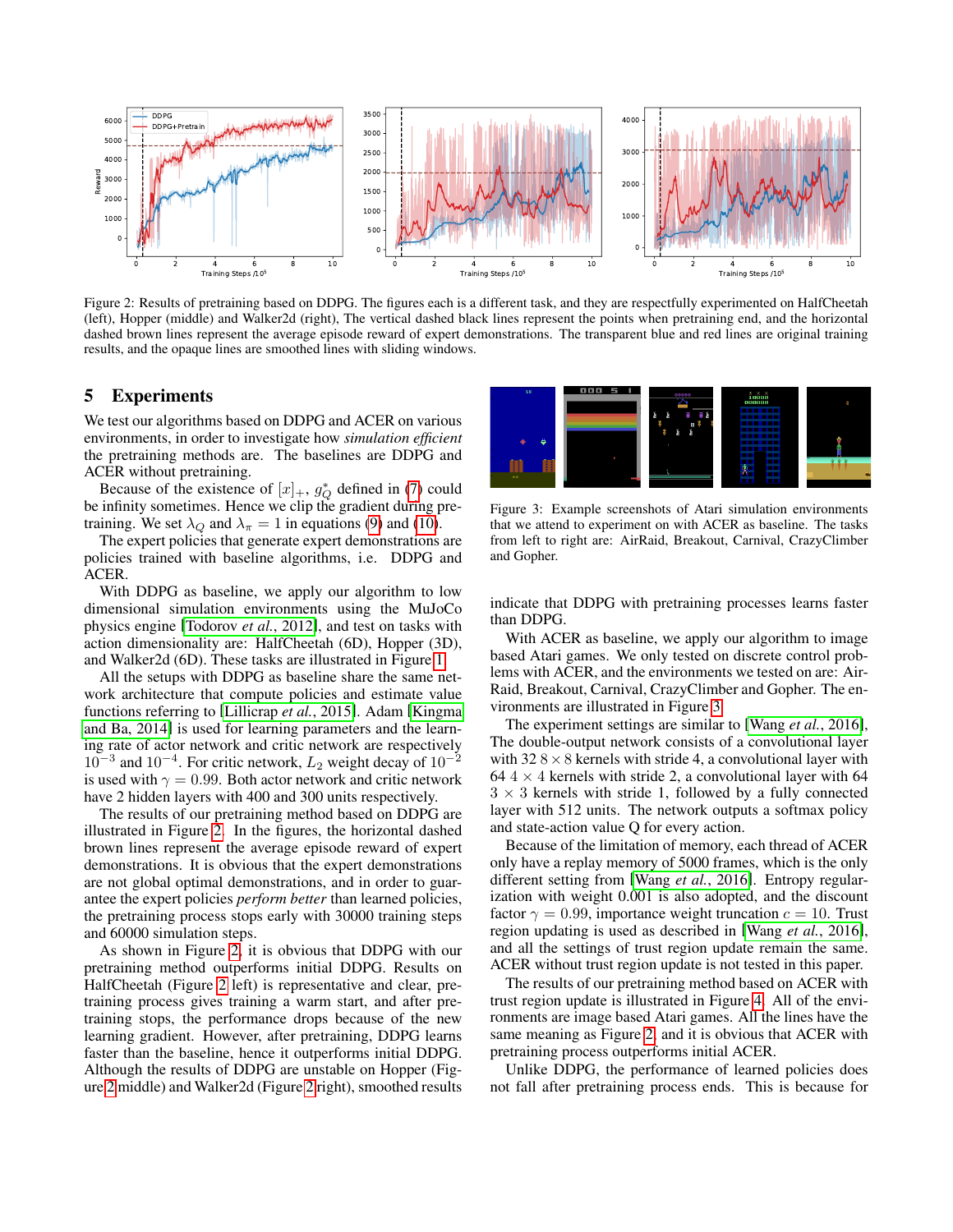<span id="page-5-7"></span>

Figure 4: Results of pretraining based on ACER with trust region update. Similar to Figure [2,](#page-4-0) the vertical dashed black lines are the points when pretraining end, and the horizontal dashed brown lines are the average episode reward of expert demonstrations. The transparent red and blue lines represent the original training results, and the opaque ones are smoothed results with sliding windows.

stochastic discrete control, a random policy and a random state-action value estimator always satisfies constraint [\(1\)](#page-2-0), hence  $g_Q^*$  defined in [\(7\)](#page-3-4) is always zero, and  $g_\pi^*$  defined in [\(8\)](#page-3-6) is policy gradient based on expert demonstrations, similar to original  $g_{\pi}$  from baseline ACER, therefore the performance of learned policies does not fall after pretraining.

Note that learning with expert demonstrations use the same amount of simulation steps as baseline algorithms, our pretraining method is more *simulation efficient* than baselines.

# 6 Conclusion

In this work, we propose an extensive method that pretrains actor-critic reinforcement learning methods. Based on Theorem [1,](#page-2-1) we design a method that takes advantage of expert demonstrations. Our method does not rely on the global optimal assumption of expert demonstrations, which is one of the key differences between our method and IRL algorithms. Our method pretrains policy function and state-action value estimators simultaneously with gradients [\(9\)](#page-3-0) and [\(10\)](#page-3-1). With experiments based on DDPG and ACER, we demonstrate that our method outperforms the raw RL algorithms.

One limitation of our framework is that it has to estimate the advantage function for expert demonstrations, and the framework is not suitable for algorithms like A3C [\[Mnih](#page-6-6) *et al.*[, 2016\]](#page-6-6) and TRPO [\[Schulman](#page-6-16) *et al.*, 2015] that only maintain a value estimator  $V^w(s)$ . On the other hand, the fact that expert demonstrations *perform better* is not considered during pretraining of policies (Equation [\(8\)](#page-3-6)). We left these extensions in our future work.

#### References

- <span id="page-5-3"></span>[Abbeel and Ng, 2004] Pieter Abbeel and Andrew Y Ng. Apprenticeship learning via inverse reinforcement learning. In *Proceedings of the twenty-first international conference on Machine learning*, page 1. ACM, 2004.
- <span id="page-5-1"></span>[Bhatnagar *et al.*, 2009] Shalabh Bhatnagar, Richard Sutton, Mohammad Ghavamzadeh, and Mark Lee. Natural actorcritic algorithms. *Automatica*, 45(11), 2009.
- <span id="page-5-4"></span>[Cruz Jr *et al.*, 2017] Gabriel V Cruz Jr, Yunshu Du, and Matthew E Taylor. Pre-training neural networks with human demonstrations for deep reinforcement learning. *arXiv preprint arXiv:1709.04083*, 2017.
- <span id="page-5-2"></span>[Degris *et al.*, 2012] Thomas Degris, Martha White, and Richard S Sutton. Off-Policy Actor-Critic.pdf. *Icml*, 2012.
- <span id="page-5-6"></span>[Gu *et al.*, 2017] Shixiang Gu, Timothy Lillicrap, Zoubin Ghahramani, Richard E Turner, and Sergey Levine. Q-Prop : Sample-Efficient Policy Gradient with An Off - Policy Critic. *ICLR*, pages 1–13, 2017.
- <span id="page-5-0"></span>[Heess *et al.*, 2015] Nicolas Heess, Gregory Wayne, David Silver, Tim Lillicrap, Tom Erez, and Yuval Tassa. Learning continuous control policies by stochastic value gradients. In *Advances in Neural Information Processing Systems*, pages 2944–2952, 2015.
- <span id="page-5-5"></span>[Hester *et al.*, 2017] Todd Hester, Matej Vecerik, Olivier Pietquin, Marc Lanctot, Tom Schaul, Bilal Piot, Andrew